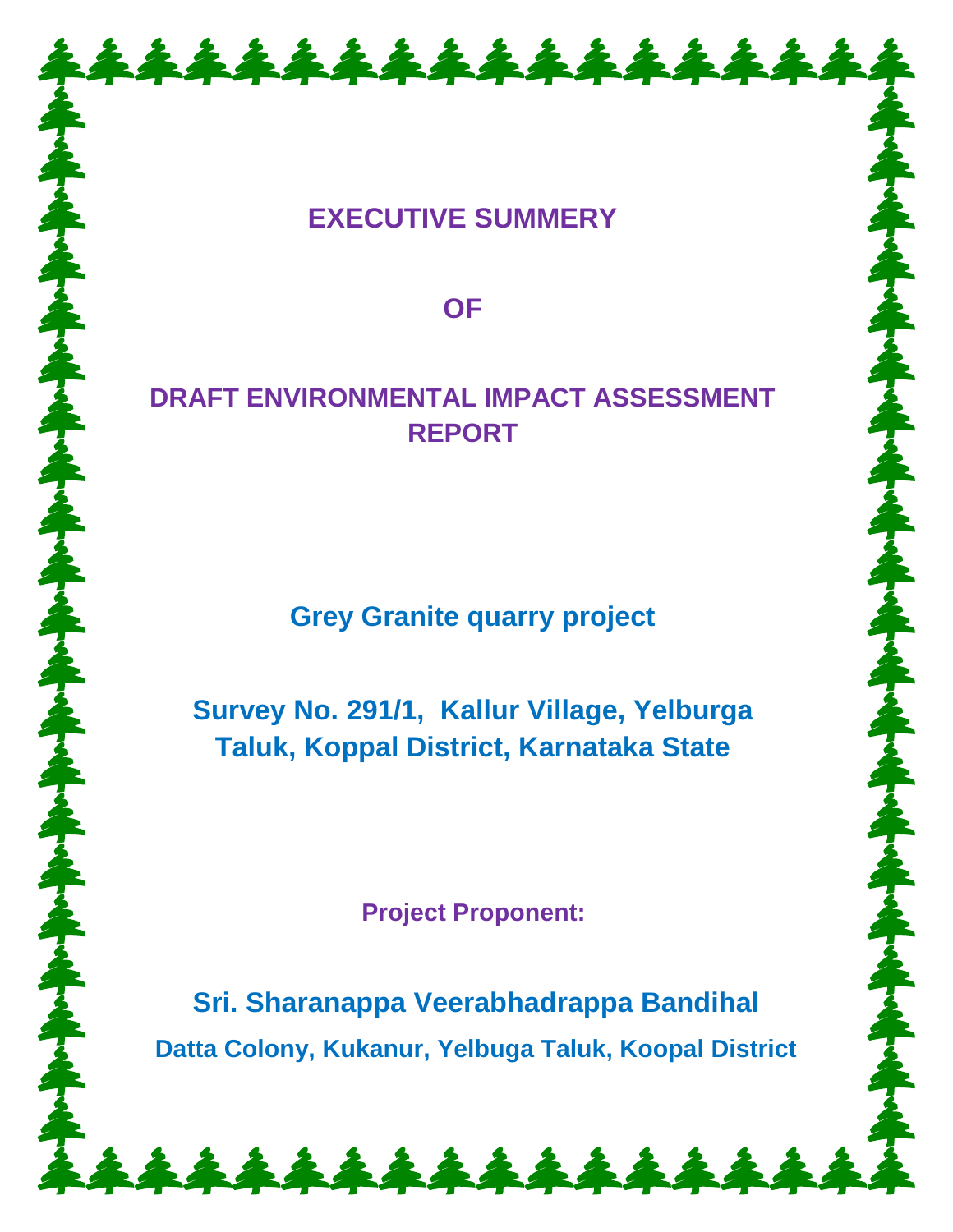# **EXECUTIVE SUMMARY OF DRAFT ENVIRONMENTAL IMPACT ASSESSMENT REPORT**

# **1. Project Description**

The proposed Grey Granite stone quarry project is a over an extent of 3-30 Acres (1.518 Ha) located in Sy.No. 291/1 Patta land of kallur village, Yelburga Taluk, Koppal District, Karnataka State.

The applied areas are demarcated on the Topo-sheet No. 57 A/2 of the survey of India. The mine lease area falls in the Patta Land and the details of Quarry areas and geographical coordinates of the Quarry lease areas are as follows:

The 3-30acres (1.518 Ha) area of Sy.No. 291/1 Patta land lies in the latitude of N 15<sup>0</sup> 32' 10.5'' to N 15<sup>0</sup> 32' 16.1'' and E 76<sup>0</sup> 00' 48.6" to E 76<sup>0</sup> 00' 51.9"

The Quarry Lease application which was submitted to the department of Mines and Geology Koppal has been processed and the said department has notified the area for Sri Sharanappa Veerabhadrappa Bandihala Kallur Village, Yelburga Taluk, Koppal District to an extent of 3- 30Acres (1.518Ha). The lease has been granted to proponents of 3-30 acres (vide letter No. DMG/SG/KPL/QPA/2016-17/(1780) 1782 dated: 03/03/2017) for a period of 5 years by Department of Mines and Geology, Koppal and the Quarry Plan was approved by Director of Mines and Geology, Karnataka.

The Quarrying plan with Progressive Mine Closure Plan is prepared under Karnataka Minor Mineral Concession Rules, 1994 & Granite Conservation Rules, 1999, for 5 years. Accordingly Project Proponent has submitted Form-I, Pre- feasibility report and copy of Approved Quarry Plan from the Department of Mines & Geology Koppal to the State Level Environment Assessment Authority of Karnataka constituted by MoEF, GoI for issuing Environment Clearance as per EIA September 14, 2006 Notification.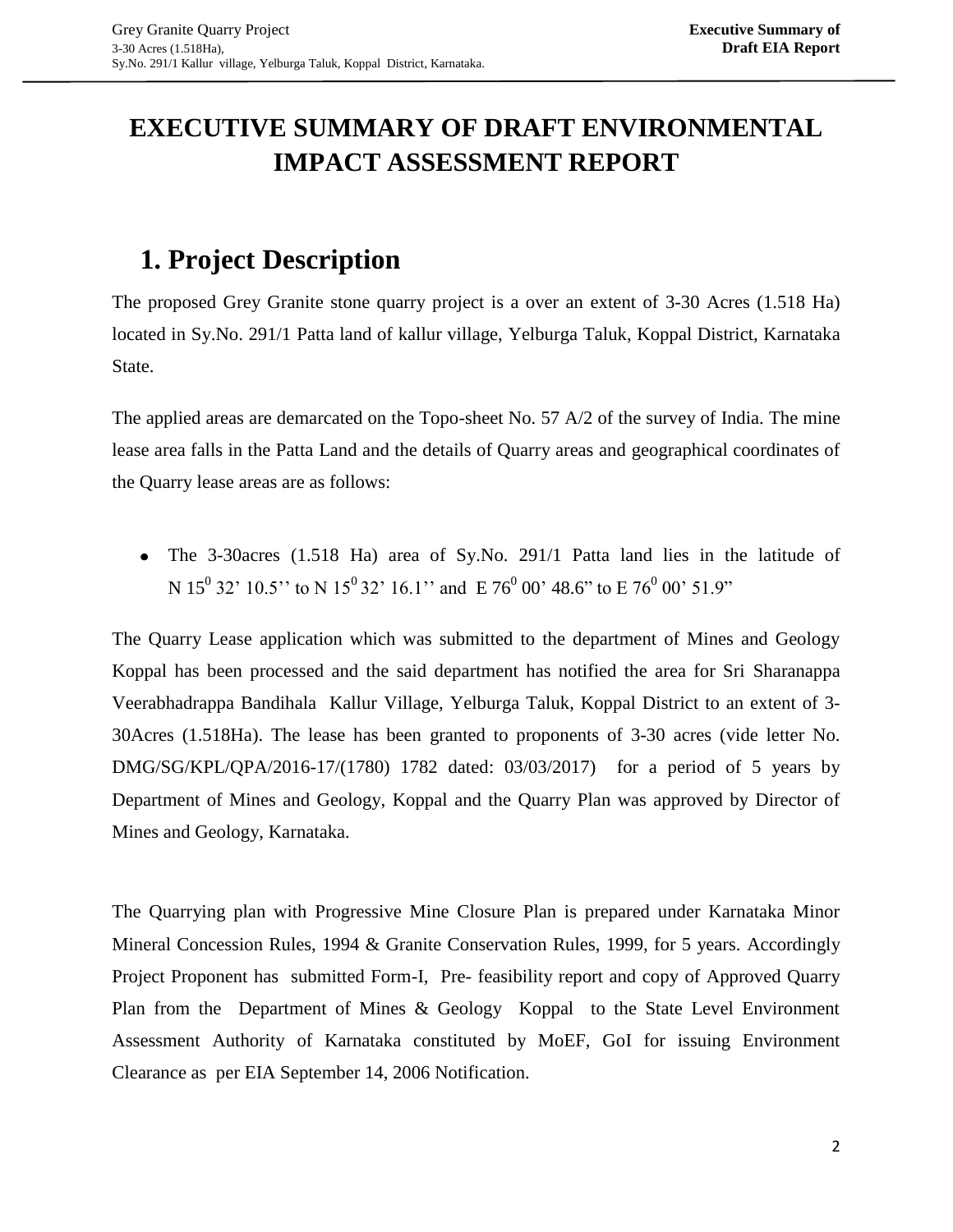#### **MINING DETAILS**

| Sl.No.         | <b>Particulars Details</b>                                      |  |  |  |
|----------------|-----------------------------------------------------------------|--|--|--|
|                | Method of Mining Open Cast fully Mechanized Quarrying Method    |  |  |  |
| $\overline{2}$ | Granite Production Capacity Max 6567 cu.m/annum                 |  |  |  |
| 3              | Total Mineable Reserves 63173 cu.m                              |  |  |  |
| $\overline{4}$ | Total waste generation till the end of Life of quarry 53408cu.m |  |  |  |
| 5              | Life of quarry 13 years                                         |  |  |  |
| 6              | Bench Height 6m                                                 |  |  |  |
| 7              | Bench Width 6m                                                  |  |  |  |
| 8              | Elevation Range Highest elevation is 585mRL Lowest elevation is |  |  |  |
|                | 582mRL                                                          |  |  |  |
| 9              | General Ground Level 625m AMSL                                  |  |  |  |
| 10             | Ground water table 60-80m BGL                                   |  |  |  |
| 11             | Overall pit slope $45^{\circ}$                                  |  |  |  |

Method of Quarrying An open cast Other than fully Mechanized method will be adopted to operate the area. Since, the annual production is about 6567 Cum/year (Maximum) for Five years, the Open cast method will be followed during the plan period. Anticipated life of the quarry Life of the mine in this case is for 13 years or till the reserves get exhausted.

## **CONCEPTUAL QUARRY PLAN**

Based on reserves of Grey Granite as Production capacity of 6567 Cum/year (Maximum) for the 5 years plan period, thus the anticipated life of the will be till the reserves get exhausted.

## **Waste Generation & Disposal**

There is no such reduction of waste / mineral reject processing possibilities are proposed during plan period. There is no proposal of dumping during the proposed ensuing quarrying period, & concurrent backfilling is proposed.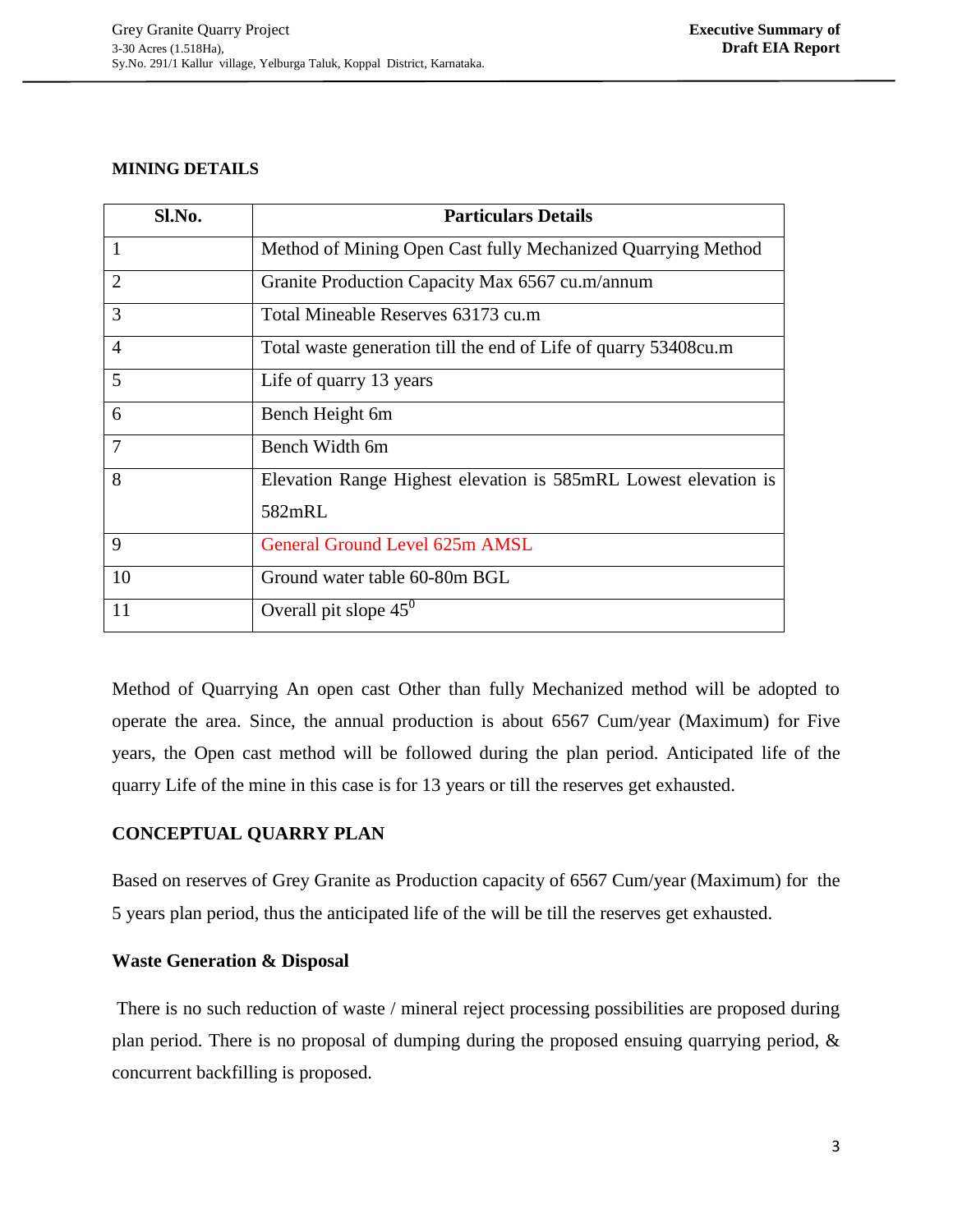## **Water Requirement & Source**

Total water requirement for the project will be 23 KLD, Requirement is met by procurement of water from the bore well nearby Tankers.

## **Manpower Requirement**

The said quarry provides direct employment to 34 people and generate indirect employment for 34 more people. Most of the directly employed manpower falls under skilled category Preference will be given to the local people as per their eligibility.

## **Site Infrastructure**

The Quarry will have its own office premises, canteen, first-aid center etc. Quarry office is well connected with wireless and telephone, internet  $\&$  e-mail facilities for communication. The Quarry is provided with a workshop to undertake repairs and regular maintenance of quarrying machinery deployed.

## **2. DESCRIPTION OF THE ENVIRONMENT**

## **2.1 Description of the environment**

## **2.1.1 Study Area**

The study area is considered to be the quarry lease area, and an additional area of10 km radius from the lease boundary.

## **2.1.2 Climate**

The climate in the region shows broadly four seasonal variations, namely:

Winter: December - February Summer: March – May Monsoon: June - September Post-monsoon: October – November

The Study period was from November to January,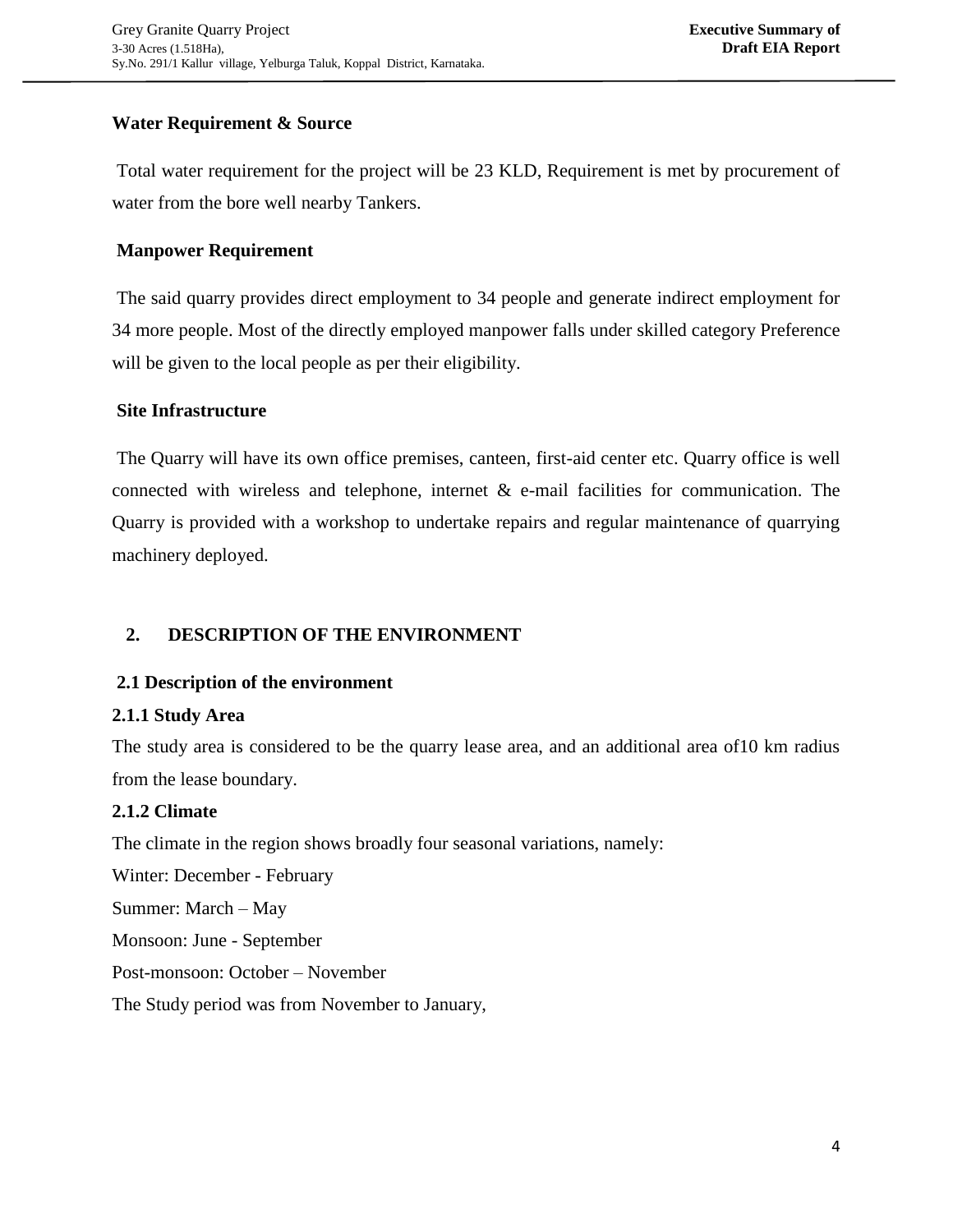## **2.1.3 Ambient Air Quality**

Ambient air quality monitoring was carried out from November 2019– January2020. The ambient air quality monitoring stations were set up at 8 different locations.

**PM**<sub>10</sub>: The minimum and maximum concentrations for  $PM_{10}$  were recorded as 54.6 $\mu$ g/m<sup>3</sup> and 93μg/m<sup>3</sup> respectively. The Minimum concentration was recorded at Yediyapur Govt. School and the Maximum concentration was recorded at Balageri village near tailor shop.

**PM<sub>2.5</sub>**: The minimum and maximum concentrations for  $PM_{2.5}$  were recorded as 28.9µg/m<sup>3</sup> and 60  $\mu$ g/m<sup>3</sup> respectively. The Minimum concentration was recorded at Kalluru Government School

**NO<sub>2</sub>**: The minimum and maximum  $NO_2$  concentrations were recorded as 15.4  $\mu$ g/m<sup>3</sup> and 56.8  $\mu$ g/m<sup>3</sup>. The Minimum concentration was recorded at Ashraya Motors near SFS School, Dyampura and the Maximum concentration was recorded at project site.

**SO<sub>2</sub>**: The minimum and maximum SO<sub>2</sub> concentrations were recorded as 9.8  $\mu$ g/m<sup>3</sup> and 44.6  $\mu$ g/m<sup>3</sup>. The Minimum concentration was recorded at Kalluru Govt. School and the Maximum concentration was recorded at Project site.

The concentrations of  $PM_{10}$ ,  $PM_{2.5}$ ,  $SO_2$  and  $NO_2$ are observed to be well within the standards prescribed by Central Pollution Control Board (CPCB) for Industrial, Rural, Residential and Other area. Whereas, the concentration Free silica, Benzene, Benzopyrene, Hg, cd, Ni, and As was observed is below detection limits.

## **2.1.4 Land use**

The proportional presence of different land uses and land cover in terms of statistical percentages was derived for the study area. Appropriate legends were used to represent the various categories of land use and land cover, and were then written on the prepared land use and land cover maps

## **2.1.5 Noise Quality**

## **Day time Noise Levels**

Noise levels during day time were found to be in range of 40.5 dB (A) to 73.2dB (A). The minimum noise level was observed at Kallur Government school and a maximum noise level was observed at Project site.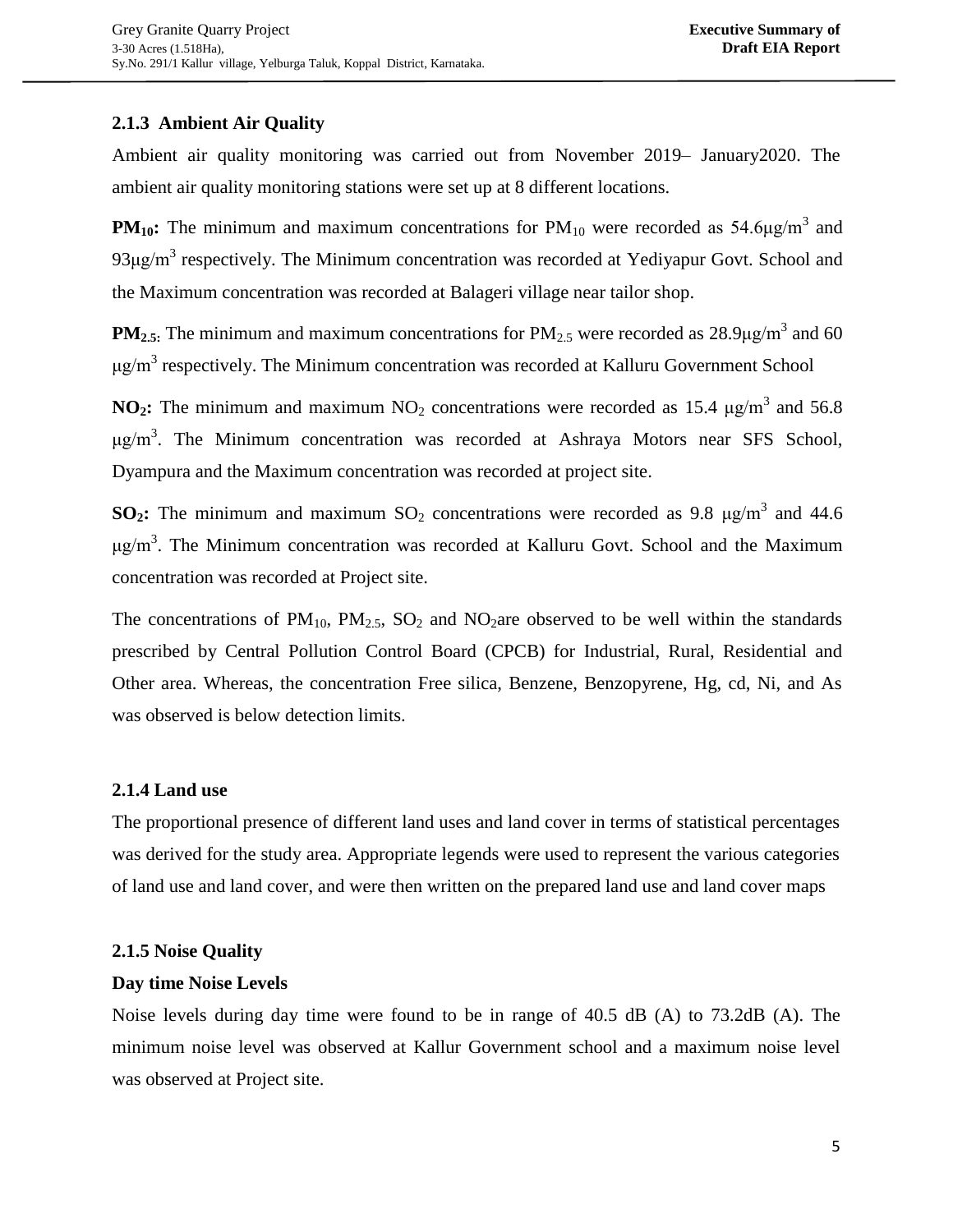## **Night time Noise Levels**

Noise levels during night time were found to be in range of 32.9 dB (A) to 69.2 dB (A). The minimum noise levels was observed at Makal samudra Village and Sanganahala Govt School and maximum conc. was observed at Project site.

The ambient noise environment of the mining site is studied and reported. Since the mining operation engages only a low noise causing explosives such as detonators, the noise generated due to the explosion is below 60  $dB(A)$  within 100 m. Hence the noise is not a major problem in the mining activity.

## **2.1.6 Soil Quality**

For study soil quality of the region, four sampling locations were selected to assess the existing soil conditions in and around the project area representing various land use conditions. The samples were collected from different depths (30cm, 60cm and 100cm) are subjected to various physiochemical parameters.

## **2.1.7 Water Quality**

The water quality of the area has been studied taking Five locations in the core and buffer zone. The ground water analysis results were compared with the standards for drinking water as per IS: 10500: 2012. The results indicate that the pH ranges between 6.7 and 7.13 and TDS ranges from 680 to 1020 mg/l. The total hardness ranges from 250 to 430 mg/l.

## **Surface water**

The pH values for all the samples collected in the study area during study period were meeting the Class  $A^{\prime\prime}$  norms as per IS: 2296-1992. The total dissolved solids is 160 mg/l,. The chloride is 23.8 mg/l, meeting the Class  $.A$ " norms as per IS: 2296-1992.

## **2.1.8 Biological Environment**

Though the concentrations of the emitted pollutants will be kept within permissible levels through the various engineering control, it is essential to have co-management in the likely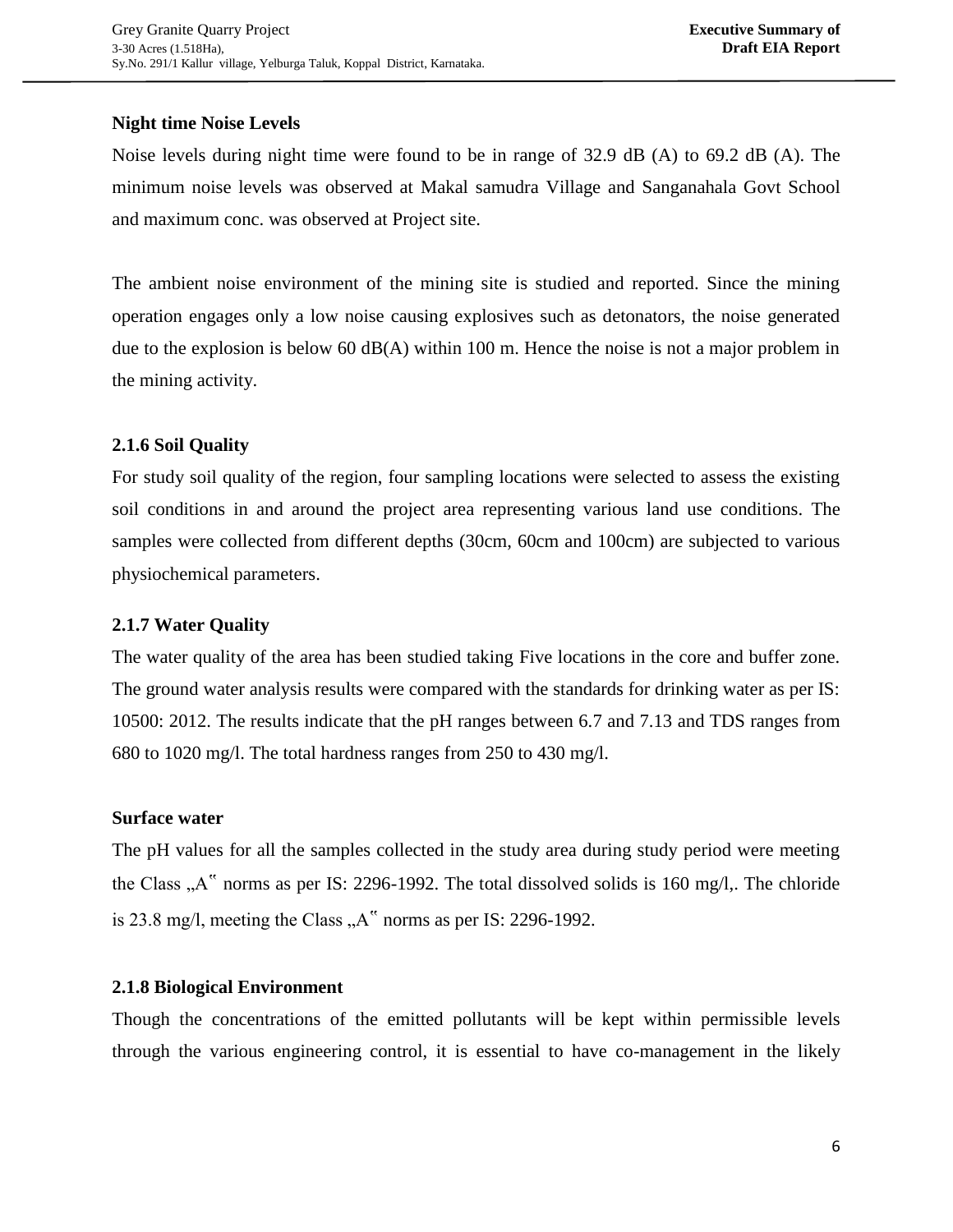impact zone for safeguard and enhanced of ecological environment of the project area. The green belt species are selected based on the following:

- Type of pollutant (mainly air and noise) likely to disperse from project activity.
- Plant species suitability / adaptability to the local environment as per CPCB guidelines

Biological–filter Efficiency: mainly Dust capturing and Noise control.

## **2.1.9 Social Profile**

For assessing the prevailing socio-economic aspects of people in the study area around the proposed plant, the required data has been collected from various secondary sources and analyzed.

## **2.1.10 Location and silent features of Project**

| S.No.          | <b>Item</b>                                                        | 3-30 Acres (1.518 Ha)                                                                                                        |
|----------------|--------------------------------------------------------------------|------------------------------------------------------------------------------------------------------------------------------|
| 1              | Name of the Applicant                                              | Sri. Sharanappa V Bandihal                                                                                                   |
| $\overline{2}$ | Land Use                                                           | Patta land                                                                                                                   |
| $\overline{3}$ | Land Ownership                                                     | Owner                                                                                                                        |
| $\overline{4}$ | Lease period                                                       | 5 Years                                                                                                                      |
| 5              | <b>Nearest River</b>                                               | NIL (within 10 km radius)                                                                                                    |
| 6              | Name of protected areas, Wildlife<br>Sanctuary, Eco sensitive area | No within 15.0 kms radius                                                                                                    |
| $\tau$         | <b>Site Coordinates</b>                                            | N 15 <sup>0</sup> 32' 10.5" to N 15 <sup>0</sup> 32' 16.1"<br>$E$ 76 <sup>0</sup> 00' 48.6" to $E$ 76 <sup>0</sup> 00' 51.9" |
| 8              | Location                                                           | Kallur Grey Granite Quarry                                                                                                   |
| 9              | Topography                                                         | The applied area is a waste land and<br>plain ground with gentle<br>slope<br>towards East.                                   |
| 10             | Minerals of mine                                                   | Grey Granite                                                                                                                 |
| 11             | Proposed production of mine                                        | 6567 Cum/year (Maximum)                                                                                                      |
| 12             | Method of mining                                                   | Open cast Other Than Fully<br>Mechanized method                                                                              |
| 13             | Drilling/Blasting                                                  | <b>Both</b>                                                                                                                  |
| 14             | <b>Estimated cost</b>                                              | 25 lakhs                                                                                                                     |
| 15             | Water demand                                                       | 23 liter/day                                                                                                                 |

Table 1: Significant Features of Kallur Grey Granite Quarry within 10 Km Buffer Zone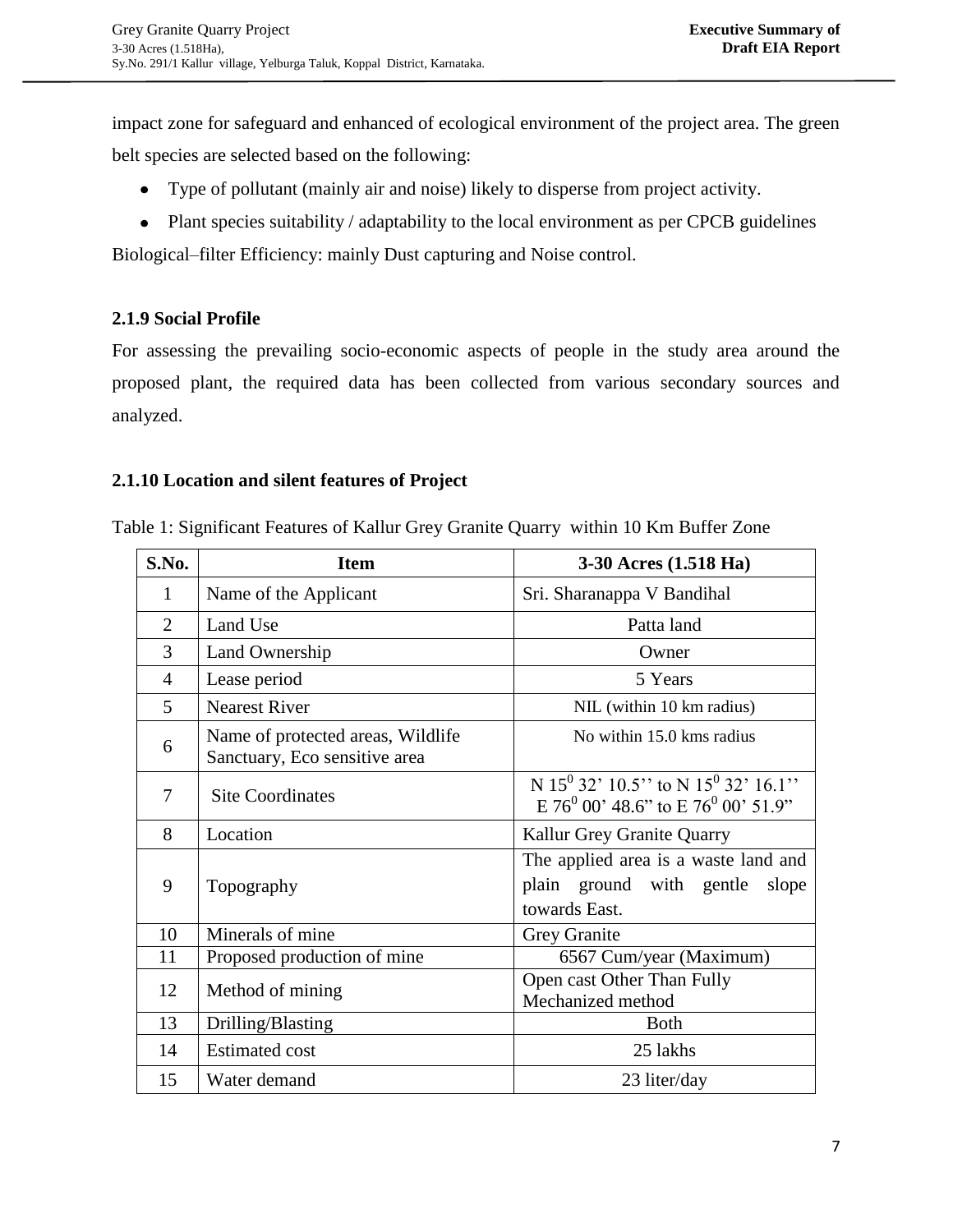| 16 | Sources of water         | <b>Supplied through Tankers</b>                 |  |
|----|--------------------------|-------------------------------------------------|--|
| 17 | Ultimate depth of Mining | 30 <sub>m</sub>                                 |  |
| 18 | Man power                | 34 people                                       |  |
| 19 | Nearest railway station  | Bhanapur Railway station-16.78 kms<br><b>SE</b> |  |
| 20 | Nearest National highway | Ballari - Ankola NH-63-16.18 kms<br><b>SW</b>   |  |
| 21 | <b>Nearest Airport</b>   | Hubli Airport100 kms                            |  |
| 22 | Nearest city             | Kukanur 4.66 kms<br>Yelburga 7.95 kms SE        |  |

Source: Approved Mining Plan

Table2: Details of Total man power requirement for the individual Quarry

| Sl.No. | <b>Man power</b> | No's |  |  |
|--------|------------------|------|--|--|
| 1      | Highly skilled   |      |  |  |
| 2      | Skilled<br>6     |      |  |  |
| 3      | Semi skilled     |      |  |  |
|        | Unskilled        | 20   |  |  |
|        | <b>Total</b>     | 34   |  |  |

Source: Approved Mining Plan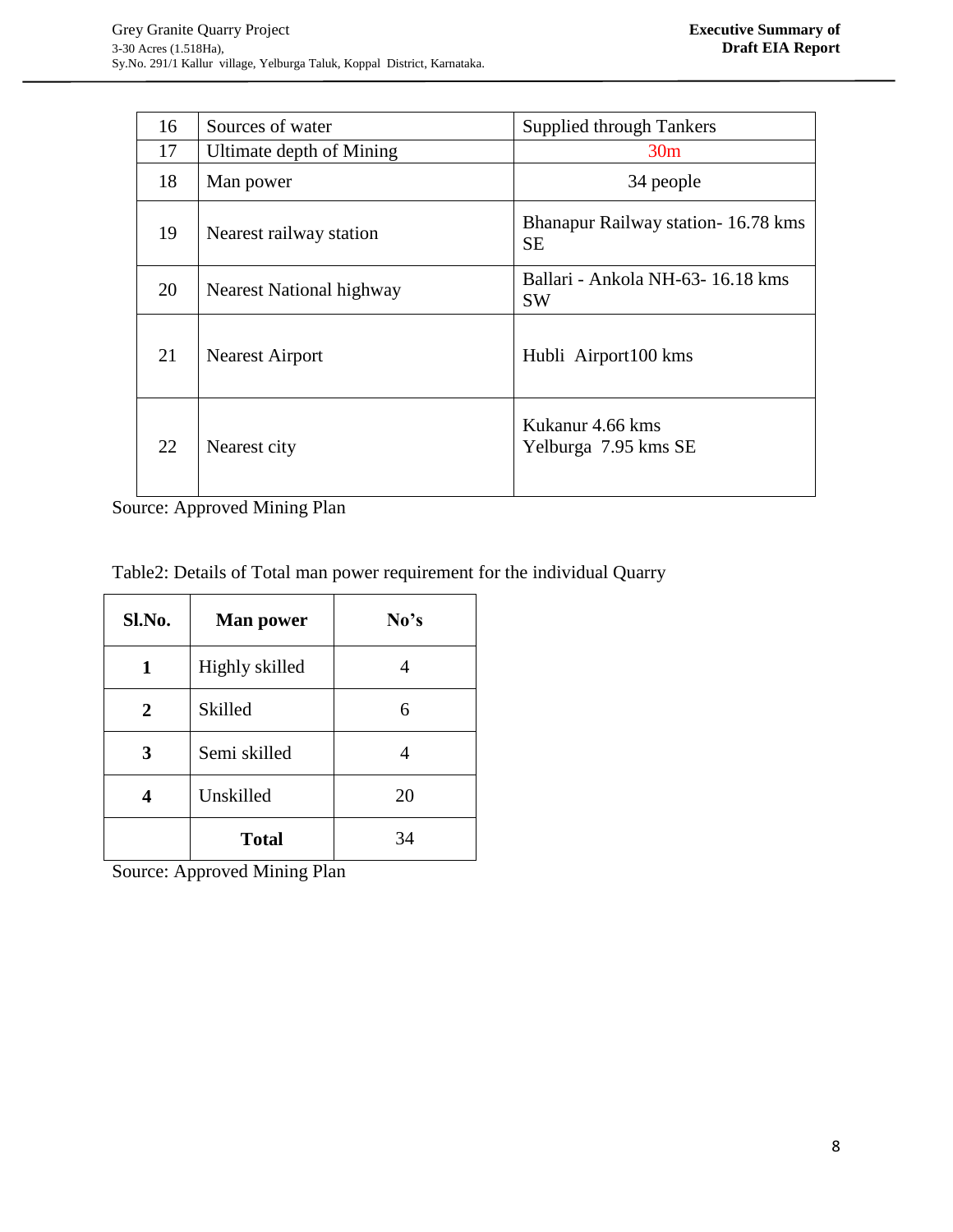## **Table 3: Water requirement**

|                     | 3-30 Acres                            |                                     |  |
|---------------------|---------------------------------------|-------------------------------------|--|
| <b>Description</b>  | <b>Consumption</b><br><b>KLD</b> /day | <b>Discharge</b><br><b>KLD</b> /day |  |
| a) Domestic use     | 1.0                                   | 0.7(70%)                            |  |
| b) Gardening.       | 2.0                                   | <b>NA</b>                           |  |
| c) Dust Suppression | 20                                    | NΑ                                  |  |
| Total               | 23.0                                  | 07                                  |  |

Source: Approved Mining Plan

## **Table 4: Five years production scheme of Grey Granite quarry.**

| <b>Grey Granite</b> | <b>Granite Blocks 35%</b><br><b>Recovery</b> | <b>Intercalated Waste</b><br>65% recovery | <b>Soil</b>    |
|---------------------|----------------------------------------------|-------------------------------------------|----------------|
| Year                | Volume in M <sup>3</sup>                     | Volume in $M3$                            | Volume in $M3$ |
| 1                   | 5,237                                        | 9,726                                     | 1,948          |
| 2<br>6,567          |                                              | 12,196                                    |                |
| 3<br>5,362          |                                              | 9,958                                     | 1,360          |
| 4                   | 5,740                                        | 10,660                                    |                |
| 5                   | 5,852                                        | 10,868                                    |                |
|                     | 28,758                                       | 53,408                                    | 3,308          |

Source: Approved Mining Plan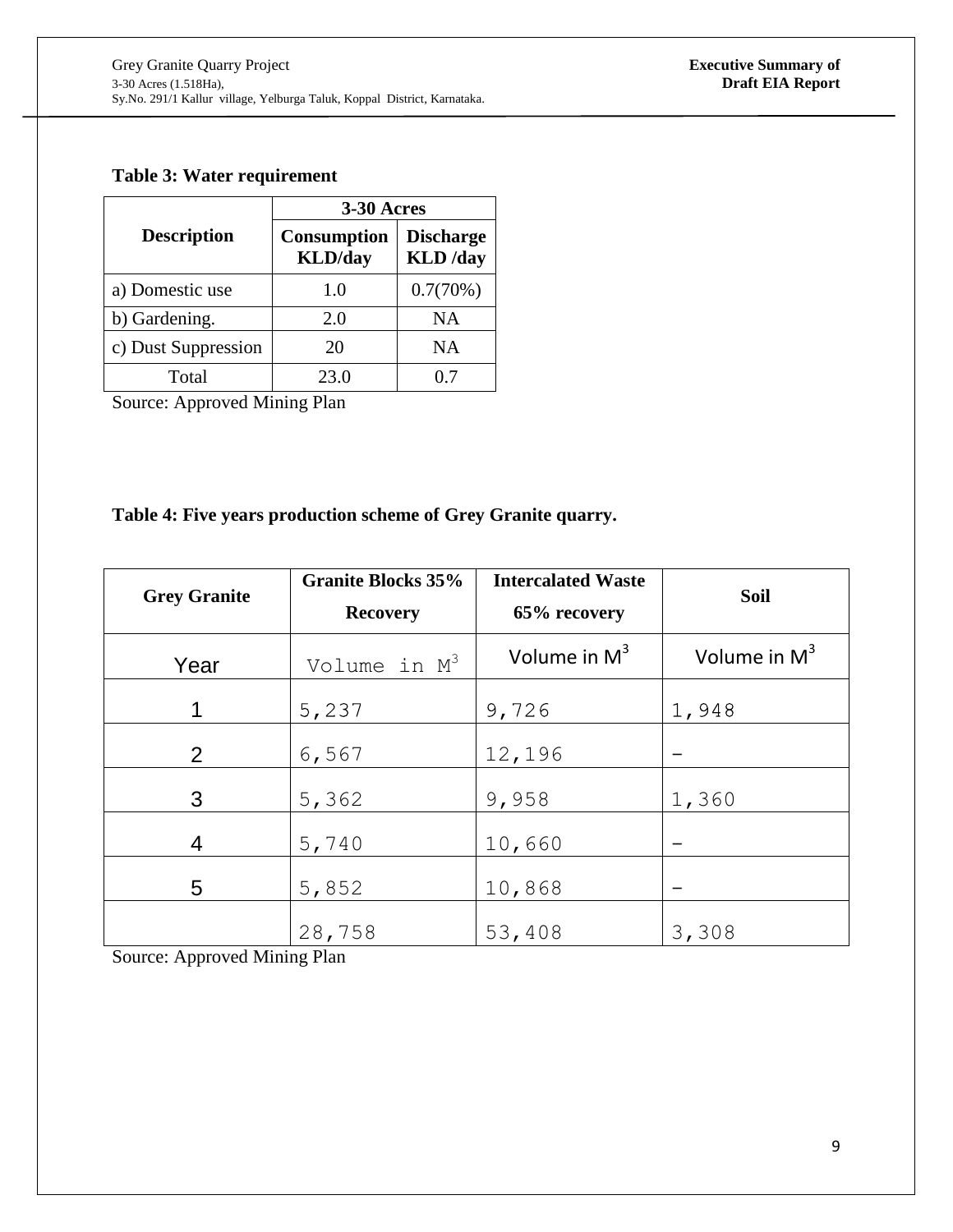## **3. Anticipated Environmental Impacts and Mitigation Measures**

## **3.1 Anticipated environmental impacts and mitigation measures**

## **3.1.1 Ambient Air**

- Detailed average readings indicate at all air ambient station  $P_{2.5}PM_{10}$ ,  $SO_2$  and NOX are within the prescribed limit of CPCB for respective categories.
- Low concentrations of  $SO_2$  and NOX are observed at all the locations.
- In order to reduce the air pollution, it is proposed to develop greenbelt as suggested.

## **Following measures are made to measure towards control of Air pollution**

- Regular spraying of water by water sprinkling system on haul roads and retaining wall within the premises.
- Timely maintenance of vehicles to minimize air pollution due to movement of vehicles.
- Dust masks for employees
- Covering the Grey Granite stone carrying vehicles with tarpaulin covers
- Plantation of trees along the roads and in the premises to reduce the impact of dust in the villagers, shrubs with small plantation will be taken up to arrest soil erosion to the surrounding area.

## **3.1.2 Land**

The quarry is located in an area of 1.518 ha. No forestland is involved. The quarry lease area is not a part of any type of forest. Quarry lease area is barren/ waste land, hence all the impact on land use is positive because of high Afforestation activities will be carried out by mine proponent. Due to opencast Other Than Fully Mechanized quarry activities, the landscape may not change. There may not be much effect on the aesthetic environment of the lease area due to mining. The aesthetic beauty can be maintained by proper reclamation programme. Since this is an opencast Other Than Fully Mechanized proposal the land use on surface will not affect in any way.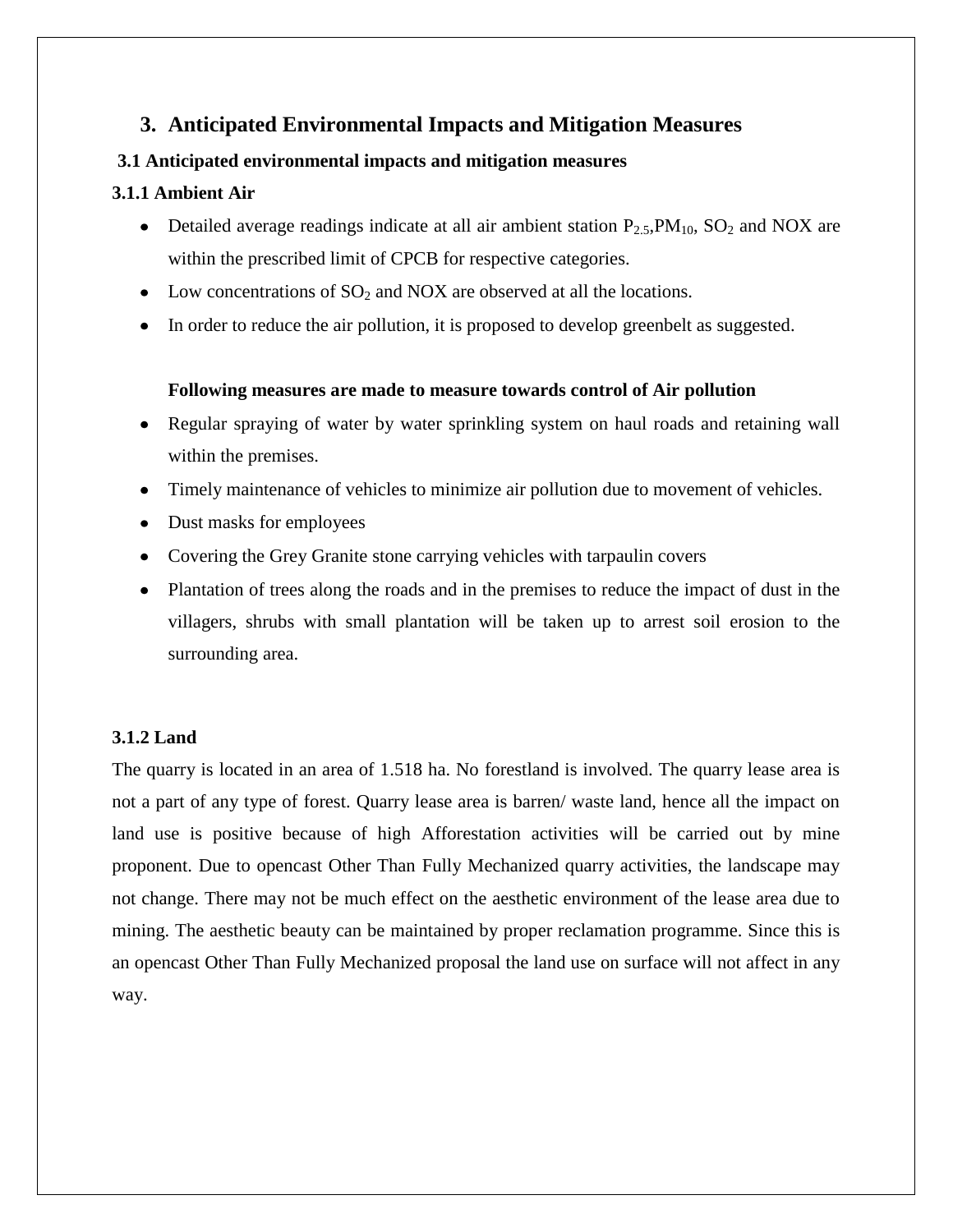## **3.1.3 Noise**

For site preparation, during construction phase operation of equipment like crane, dumper, roller, bulldozers etc. will be used. The equipment will be used during daytime and will emit noise within permissible limits. Thus, there will not be any adverse impact on nearby habitation due to proposed activity as the quarry lease connected with Bellari – Ankola NH -63 from project site with a distance of 16.18 KM.

## **3.1.4 Soil**

There is no adverse effect of mining on the soil quality. However, farmers need to be advised not to use saline water for irrigation purpose. Regular monitoring of naturally harvested water is required

## **3.1.5 Water**

There is no perennial surface water course or surface water body within the leasehold area due to scanty and unpredictable rainfall. Further, at the time of quarrying, the quantity of waste water generated will be very less. The rainwater will accumulate in the mined out pits as well as in the pits created during lease period will be harvested which will be used for dust suppression.

## **3.1.6 Ecology and biodiversity**

Proposed project activity is part of existing lease area which is reported with common floral and faunal species. Removal of these (flora) species will not have significant or permanent impact on the habitat structure of associated faunal diversity. Considering all ecological components, all impacts are expected "Less Severe". However, strict implementation of EMP / mitigation measures are required to ensure that the biodiversity of the study area should not affected negatively.

## **4. Environmental Management Programe :**

## **4.1 Environmental monitoring program**

## **4.1.1 Monitoring Schedule for Environment Parameters**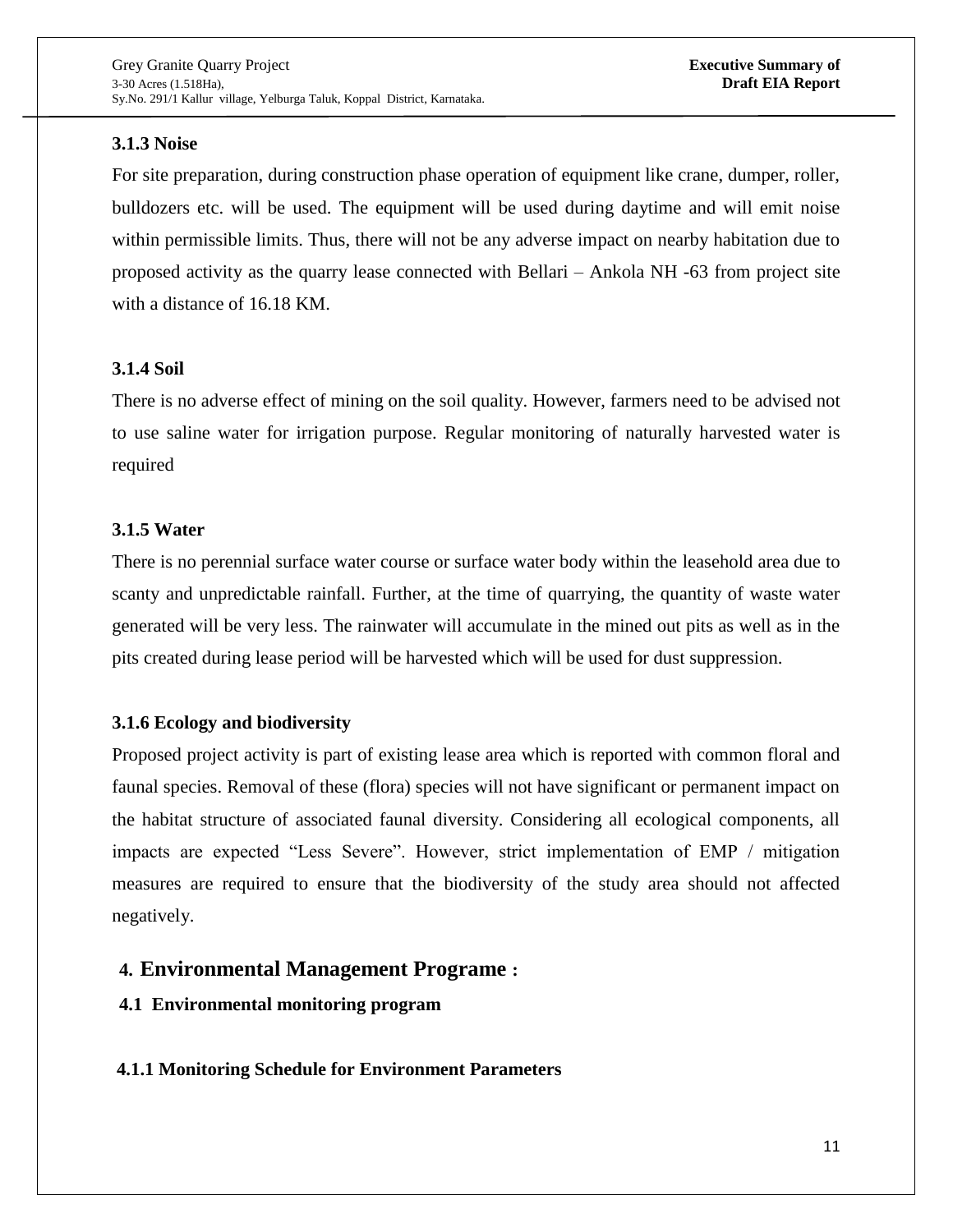| Sl.<br>N <sub>0</sub>   | <b>Particulars</b>                  |                                                       | <b>Duration</b><br><b>of</b><br><b>Sampling</b> | <b>Important Monitoring Parameters</b>                                                   |  |  |
|-------------------------|-------------------------------------|-------------------------------------------------------|-------------------------------------------------|------------------------------------------------------------------------------------------|--|--|
|                         |                                     | <b>Air Pollution and Meteorology</b>                  |                                                 |                                                                                          |  |  |
|                         | A. Ambient Air Quality Monitoring   |                                                       |                                                 |                                                                                          |  |  |
| $\mathbf{1}$            | 1)                                  | 8 locations                                           | 24 hours                                        | $PM_{10}$ , $PM_{2.5}$ , $SO_2$ Nox                                                      |  |  |
|                         |                                     | <b>B.</b> Meteorology                                 |                                                 |                                                                                          |  |  |
|                         | 1)                                  | Meteorological data                                   | Continuous                                      | Wind speed, direction, temperature,                                                      |  |  |
|                         |                                     |                                                       | Monitoring                                      | relative humidity and rainfall                                                           |  |  |
|                         | <b>Water and Wastewater Quality</b> |                                                       |                                                 |                                                                                          |  |  |
|                         |                                     | A. Ambient Air Quality Monitoring                     |                                                 |                                                                                          |  |  |
|                         |                                     | effluents<br>(i f)<br>Mine                            | in<br>Once<br>a                                 |                                                                                          |  |  |
|                         | 1)                                  | during<br>any)                                        | 12<br>month                                     | As per EPA Rules, 1989.                                                                  |  |  |
|                         |                                     | Monsoon                                               | samples<br>per                                  |                                                                                          |  |  |
|                         |                                     |                                                       | year                                            |                                                                                          |  |  |
| $\overline{2}$          |                                     | B. Water quality in the study area<br>Ground<br>Water |                                                 |                                                                                          |  |  |
|                         | 1)                                  | quality                                               | Once in a year                                  | As per the parameters specified under<br>IS:10500                                        |  |  |
|                         | 2)                                  | Surface Water                                         | Once in a year                                  | As per the parameters specified under<br>IS:10500 along with TSS, BOD $\&$<br><b>COD</b> |  |  |
|                         | 3)                                  | Water table in bore<br>wells                          | Once in a year<br>1 samples per<br>year         | Water table and chemistry of water                                                       |  |  |
| $\overline{\mathbf{3}}$ | <b>Industrial Noise Levels</b>      |                                                       |                                                 |                                                                                          |  |  |
|                         | 1)                                  | Major<br>noise<br>generating sources                  | 24 hr                                           | Noise level in $dB(A)$                                                                   |  |  |
|                         |                                     |                                                       |                                                 |                                                                                          |  |  |
|                         | 2)                                  | Project drilling site                                 | Instantaneous                                   | Noise level in $dB(A)$                                                                   |  |  |
|                         | <b>Ambient Noise Levels</b>         |                                                       |                                                 |                                                                                          |  |  |
|                         |                                     | Locations<br>Eight<br>around mine lease<br>area       | Once in a year<br>1 samples per<br>year         | Noise levels in $dB(A)$                                                                  |  |  |
| $\overline{\mathbf{4}}$ | <b>Soil Characteristics</b>         |                                                       |                                                 |                                                                                          |  |  |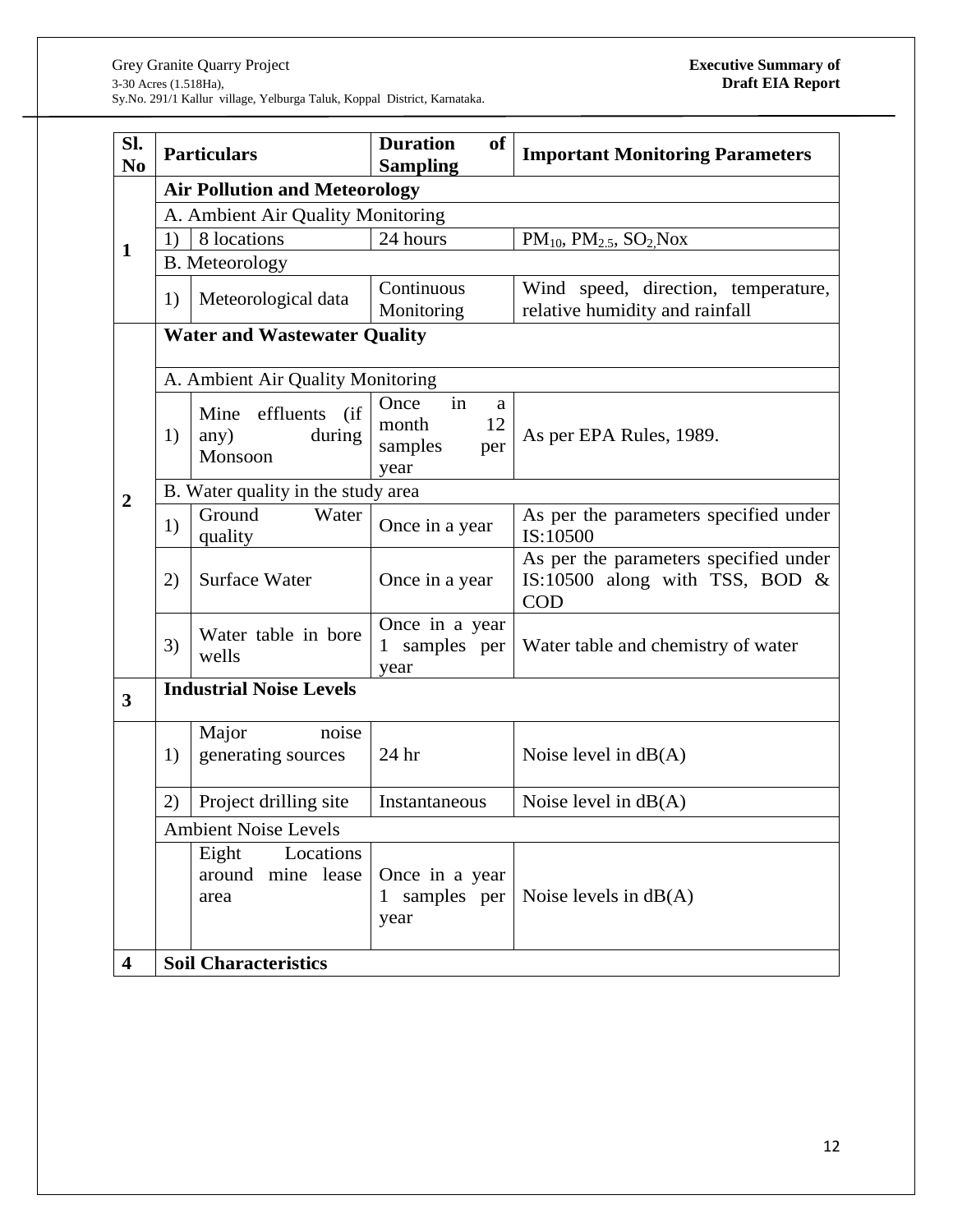|  |  | samples<br>Four<br>nearby villages | in | area | Colour, textural class, grain size,<br>distribution, pH, Electrical Conductivity,<br>One in a year   Bulk Density, Porosity, Infiltration rate,<br>on all reclaimed   Moisture retention capacity, Wilting Co-<br>efficient, Organic matter Na, N, K,<br>PO <sub>4</sub> , SO <sub>4</sub> , SAR, Base Exchange<br>Capacity, Pb, Cu, Zn, Cd, Fe. |
|--|--|------------------------------------|----|------|--------------------------------------------------------------------------------------------------------------------------------------------------------------------------------------------------------------------------------------------------------------------------------------------------------------------------------------------------|
|--|--|------------------------------------|----|------|--------------------------------------------------------------------------------------------------------------------------------------------------------------------------------------------------------------------------------------------------------------------------------------------------------------------------------------------------|

## **5. Additional Studies**

## **5.1 Mine Closure Plan**

During this next five years the quarry workings will occupy an area of 1.518Ha to a depth of 3 and 6 mts. In these five years there is no proposal for reclamation of the pit. The Grey Granite stone is also available huge depth of the same pit of this five years will be used for next five-year workings. After completion of the Granite stone, the pit will be proposed for reclamation at the end of the mine.

## **5.2 Public Consultation**

The public hearing will be conducted by KSPCB as per the EIA Notification and the public hearing points raised and commitment of the project proponent will be incorporated in the Final EIA Report.

## **5.3 Risk Assessment and disaster management**

The aim of risk assessment and disaster management is to identify potential dangers associated with the mining operation and delineation of corresponding prevention and control measures. The disaster management plan is aimed to ensure safety of life, protection of environment, protection of installation, restoration of production and salvage operations in this same order of priorities. For effective implementation of the disaster management plan, it should be widely circulated and personnel training through rehearsals/drills. The objective of the disaster management plan is to make use of the combined resources of the mining operation and the outside services to achieve the following:

- Effect the rescue and medical treatment of casualties
- Safeguard other people
- Minimize damage to property and the environment
- Initially contain and ultimately bring the incident under control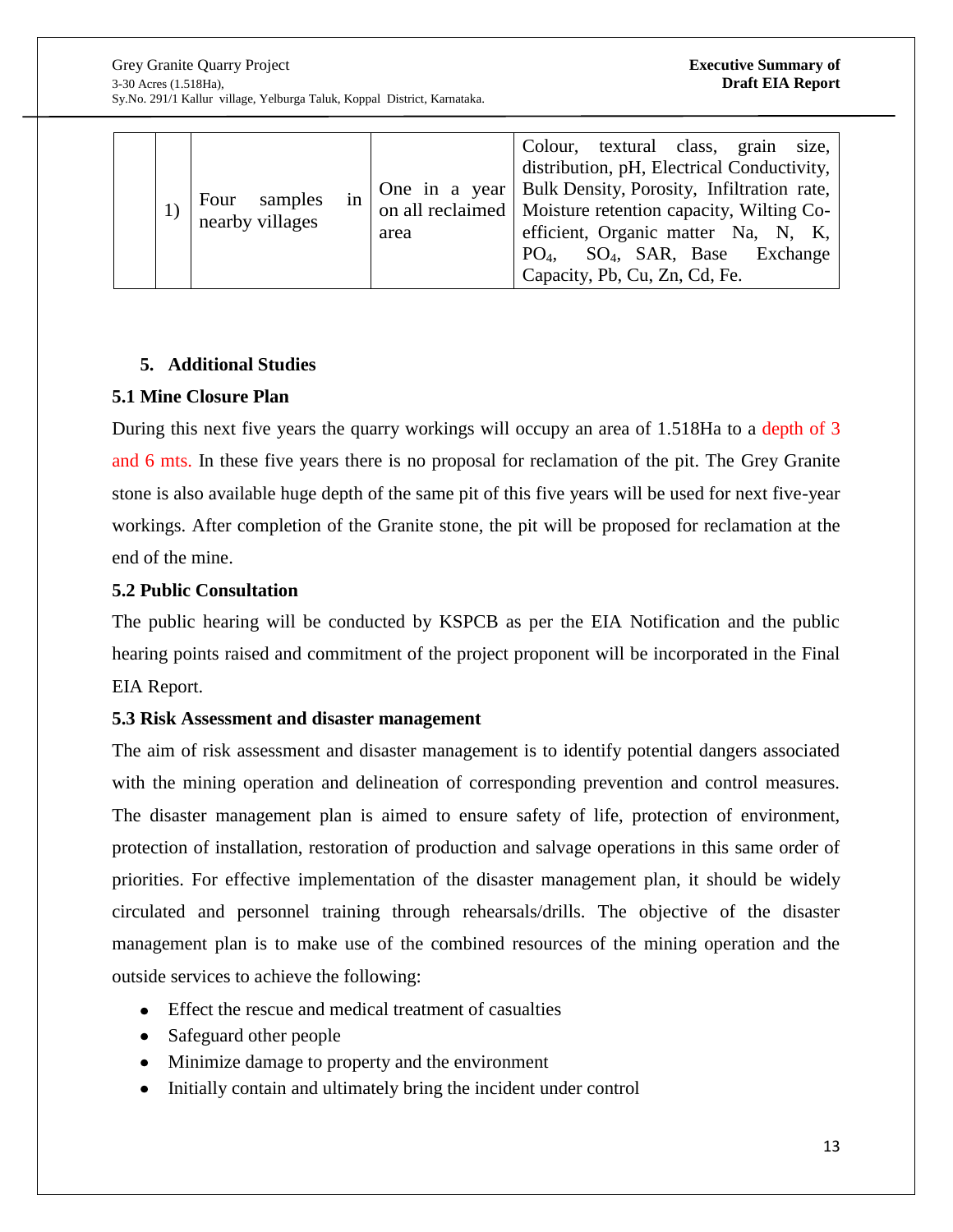- Provide for the needs of relatives
- Provide authoritative information to the news media
- Secure the safe rehabilitation of affected area
- Preserve relevant records and equipment for the subsequent inquiry into the cause and circumstances of the emergency
- In effect, it is to optimize operational efficiency to rescue rehabilitation and render medical help and to restore normalcy.

#### **6. Project Benefits**

There are various attractive commercial and social reasons which are responsible for the development of Granite stone quarry.

- Quarrying activities in any area provide source of direct employment to the local  $\bullet$ inhabitants and helps in decreasing the migration of local people from their native places. In addition to this several avenues for indirect employment in region are generated namely transportation and such other ancillary activities connected with the mining activity.
- Apart from all these, significant revenue is provided by the mining company to the state and the central government in the form of royalty, district mineral fund, port charges, export duty, etc. The export carried out by the company also results into the generation of valuable foreign exchange earnings for the country.

Therefore, the quarrying will result into the production of useful Granite stone and will generate wealth for the country and at the same time provide employment opportunity to local people to help them in increasing their living standards.

#### **Socio-economic environments**

Infrastructural facilities and earning avenues will improve due to mining activities. General economic level within the buffer zone will improve, which in turn improves quality of life; level of education and training. Direct and indirect employment opportunities will go up.